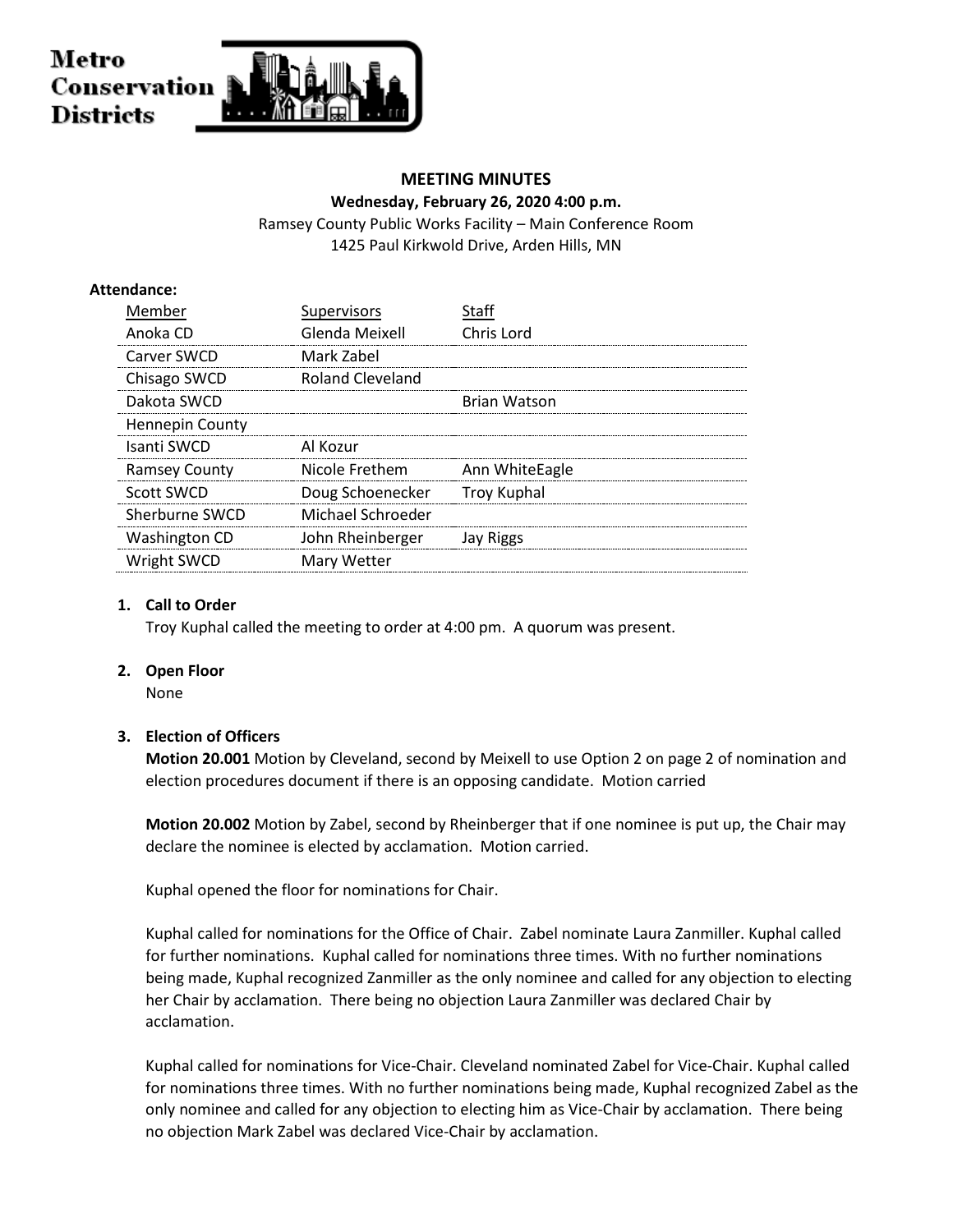Vice-Chair Zabel called for nominations for Secretary. Cleveland nominated Schroeder for Secretary. Schroeder declined since he won't be a representative any longer.

Discussion held on combining the Secretary/Treasurer position.

**Motion 20.003** Motion by Cleveland, second by Wetter to combine the Secretary/Treasurer position. Discussion ensued on the challenges that combining the duties may have for a district that assumed both positions. It was noted the By-Laws do allow for combining the positions, and a suggestion was made about possibly rotating responsibilities for taking minutes. Zabel called for the Motion. Motion failed.

Meixell nominated herself for Secretary. Zabel twice called for further nominations. There were no further nominations. Chair Zabel recognized Meixell as the only nominee and called for any objection to elect her as Secretary by acclamation. There being no objections Glenda Meixell was declared Secretary by acclamation.

Chair Zabel called for nominations for Treasurer. Rheinberger nominated Schoenecker for Treasurer. Chair Zabel twice called for further nominations. There were no further nominations. Chair Zabel recognized Schoenecker as the only nominee and called for any objection to elect him as Treasurer by acclamation. There being no objections Doug Schoenecker was declared Treasurer by acclamation.

# **4. Approve of Agenda**

**Motion 20.004** Motion by Rheinberger, second by Wetter, to approve the agenda as presented. Motion carried.

# **5. Approval of Minutes**

**Motion 20.005** Motion by Wetter, second by Schoenecker to approve the Board minutes of November 20, 2019 as presented. Motion carried.

#### **6. Manager's Meeting Notes –** *January 29, 2020*

Jay Riggs reported on the Managers Meeting on January 29 meeting.

# **7. Treasurer's Report – Scott SWCD Reporting**

#### **7.1 Treasurer's Report – February 20, 2020**

Kuphal read the Treasurer's Report. He reported a cash balance of \$668,042.35 and the following fund balances:

| Children's Water Festival: \$39,095.50 |             |
|----------------------------------------|-------------|
| MCD:                                   | \$59,493.49 |
| Total Fund Balance is:                 | \$98,588.99 |

The February 20, 2020 Treasurer's Report was reviewed and accepted, subject to audit.

# **7.2 Checking Account Transaction Report**

Report included in packet. No discussion.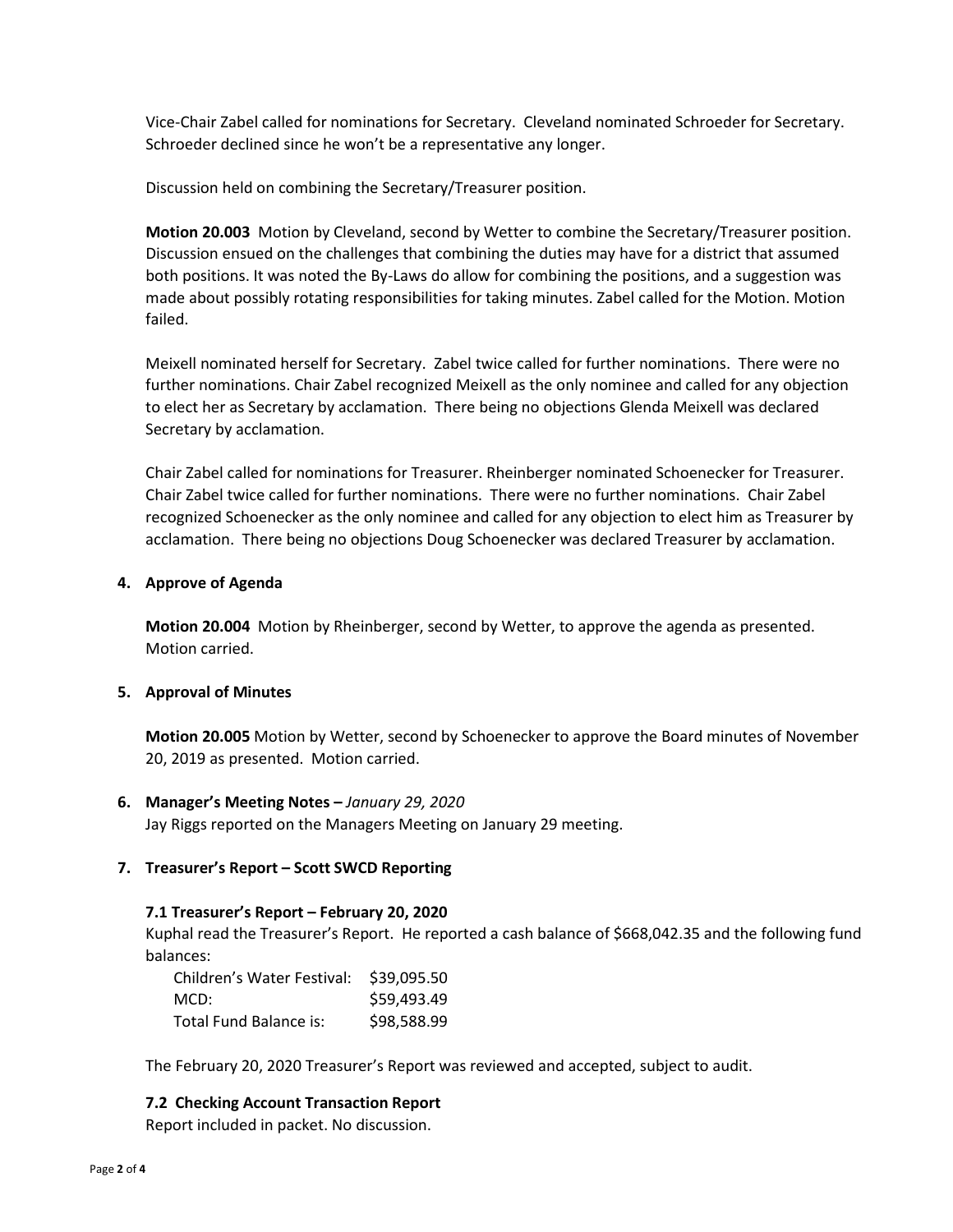# **8. Engineering and Technical Assistance (ETA)**

#### **8.1 ETA Engineering & Technical Assistance Report as of December 31, 2019**

Watson read from ETA program report by District and quarter, as prepared and submitted by Dakota County SWCD, program Host.

#### **8.2 Grant Status Report as of December 31, 2019**

Watson reported on the Grant Status report which outlines the summary of each grant, also prepared and submitted by Dakota County SWCD.

#### **9. Subwatershed Analysis Program (SWA)**

#### **9.1 Program Updates**

Riggs provided the updated on the SWA grant. Each MCD member has been allocated \$17,000 to conduct SWA's. A completed application needs to be submitted for approval for funding. Seven applications have been submitted and approved thus far.

#### **10. Metro Area Children's Water Festival (MACWF)**

Zabel provided an update on the Children's Water Festival. The date is September 30, 2020. Registration is open. They are expecting around 2,000 students. There has been some restructure. Jessica from Washington is the Leader of the meetings and Madeline will coordinate teachers and leaders for the event and Abby from Anoka will do the website.

#### **11. Campus Groundwater Conservation Planning (CGCP)**

#### **11.1 Program Updates**

Lord provided an update on Campus Groundwater Conservation Planning, noting BWSR did approve an extension until June 30, 2020.

#### **12. Minnesota Ag Water Quality Certification Program (MAWQCP)**

#### **12.1 Program Updates**

Kuphal provided a program update on the MAWQCP, noting there is not a lot of new activity.

#### **13. Other Business**

#### **13.1 Bid for FY2019 Financial Audit**

Kuphal reviewed the bid letter provided by Peterson Company LTD, and also noted their experience and competitive price.

**Motion 20.006** Motion by Cleveland, second by Rheinberger, to approve the bid from Peterson Company LTD to complete the MCD's FY2019 Financial Audit. Motion carried.

#### **13.2 LCCMR Grant Application Approval**

Kuphal provided an overview of a draft proposal for an LCCMR Environmental Education grant application along with various recommended changes.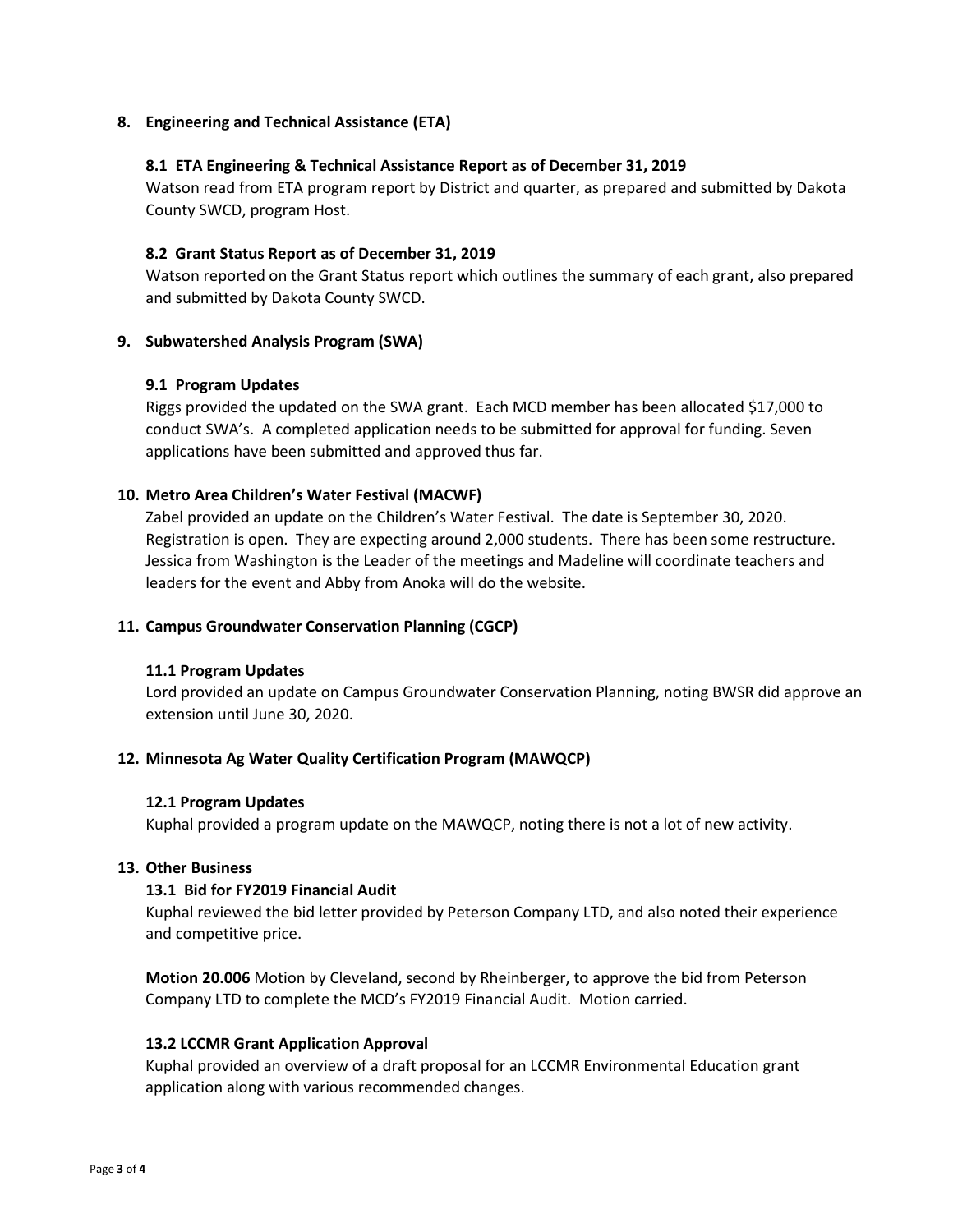**Motion 20.007** Motion by Rheinberger, second by Meixell, to approve submittal of LCCMR Environmental Education Grant with the recommended changes, subject to Managers' review and approval of the final application. Motion carried.

# **13.3 Watershed Based Funding**

Lord discussed Watershed Based Funding for the seven metro counties. BWSR has created a process that groups will have to meet to decide how to allocate funds within the group. The MCD can bring projects to the table for a set of projects or activities.

**Motion 20.008** Motion by Rheinberger, second by Cleveland, to approve the MCD serving as a fiscal agent and/or providing shared technical services and incentive programs on a regional scale for Watershed Based Implementation Funding and to serve as a direct grant recipient. Motion carried.

# **13.4 Meeting Dates**

**Motion 20.009** Motion by Schoenecker, second by Kozur to approve the Board meeting dates below at the Ramsey County Public Works Facility. Motion carried

May 27, 2020 August 26, 2020 November 18, 2020

Discussion held on changing the time of the meeting. Brian Watson will check with Laura Zanmiller to determine available times with her.

# **14. Member District Updates**

Michael Schroeder is no longer the MCD representative for Sherburne.

Isanti is looking for a new technician and a new Board member.

Wright has a licensed professional engineer on staff now whose services will be contracted out to other Districts as available.

# **15. Agenda Items for Next Board Meeting**

Contact Laura or Shelly to add any agenda items for the next board meeting

# **16. Adjourn**

**Motion 20.010** Motion by Meixell, second by Cleveland, to adjourn the meeting at 5:26 . Motion carried.

Respectfully submitted,

# <u>otenaa memett</u> Glenda Meixell

Glenda Meixell, Secretary **Date**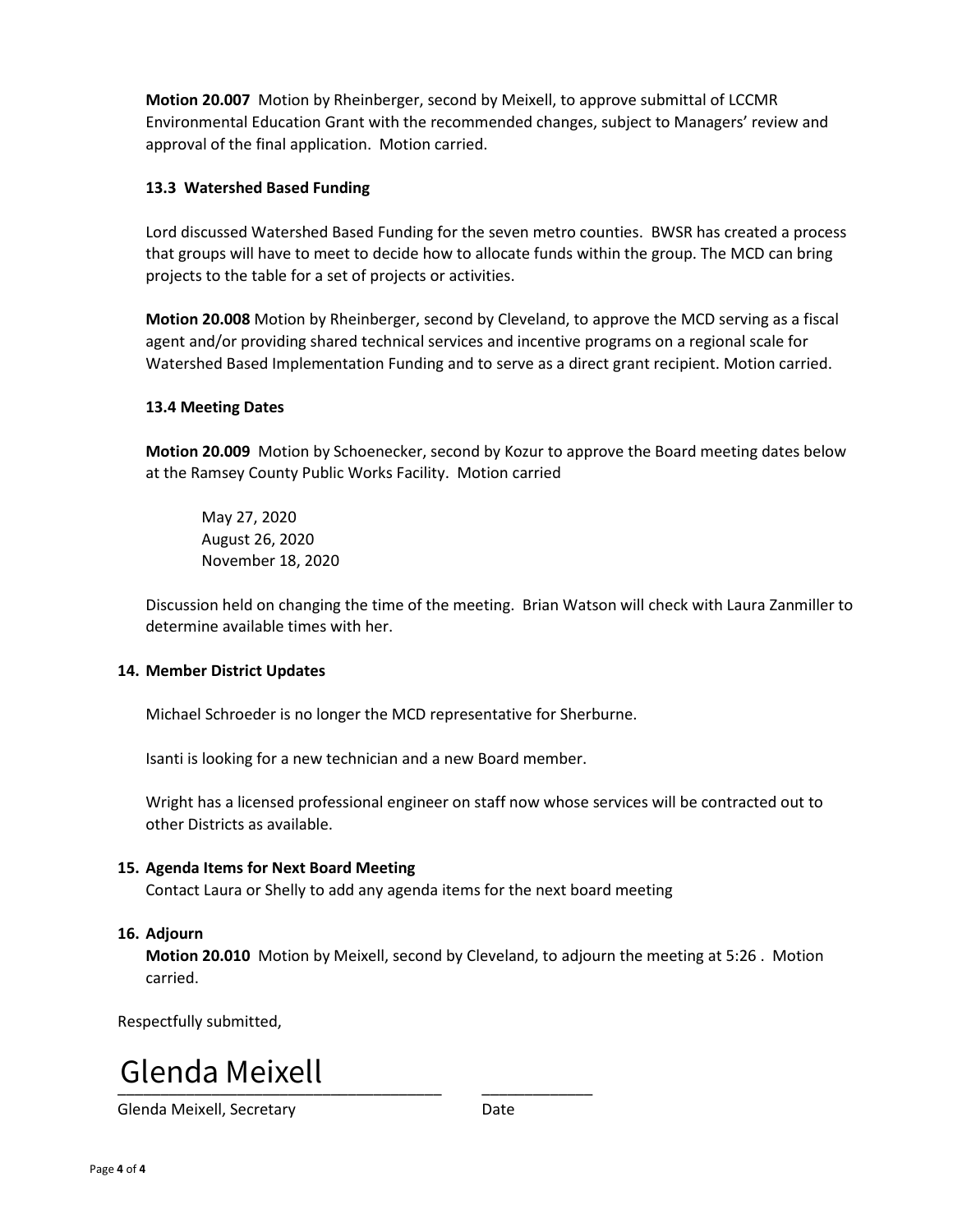**Signature:** *GIPPINA PIBLACI*<br>Glenda Meixell (Apr 27, 2021 12:57 CDT) [Glenda Meixell](https://na2.documents.adobe.com/verifier?tx=CBJCHBCAABAAEzPXq-5CEKVgiYrNSJr1aoNoUNlabCsc)

**Email:** gmeixell.anokaswcd@gmail.com